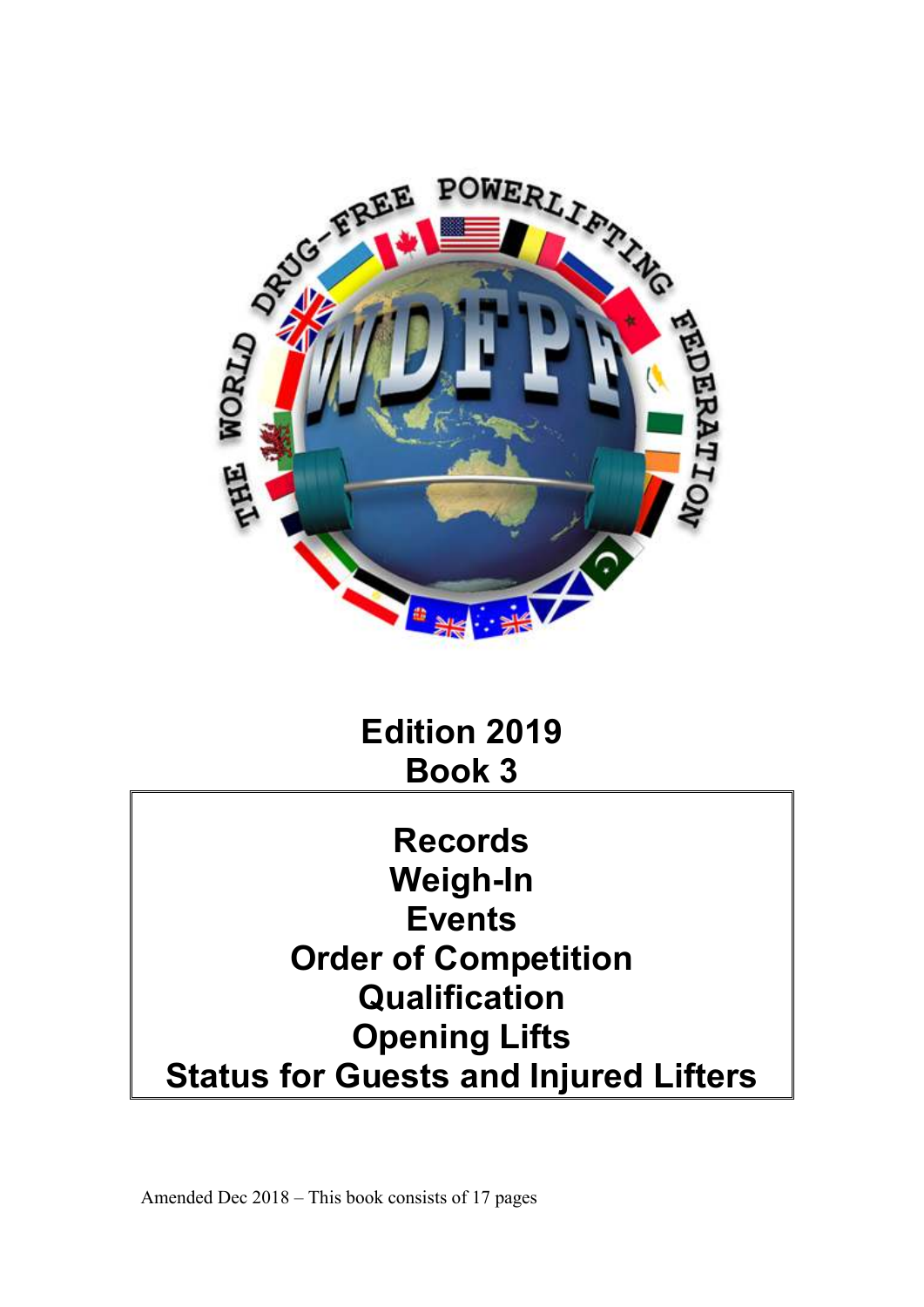### **RECORDS**

**International Records:** may only be set at WDFPF Sanctioned competitions<sup>1</sup> providing that a minimum of 10% of lifters are drug tested by the urinalysis method, in a **WADA RECOGNIZED LAB** and where a Marshall Referee is present.

1. Records are recognised by the Federation in the following events: -



Men & Women/All bodyweight classes/All age classes

EQUIPPED AND UNEQUIPPED CATEGORIES (See 'Costume and Personal Equipment' for technical specifications of both EQUIPPED & UNEQUIPPED categories).

Registers of Records for both Equipped and Unequipped categories of lifting are kept by the WDFPF Records Registrar.

## **2. Conditions for the Establishment or Breaking of Records**

INTERNATIONAL – Lifter must have a minimum of 3 months' National membership prior to the date of the record set. International records may also be broken at national competitions, providing these are held strictly under WDFPF international rules (incl. minimum 10% testing requirement). International records may only be broken at National Championships when a Marshall Referee is present<sup>2</sup>. Lifters must claim formally by notifying the WDFPF General Secretary.

#### **General Conditions**

- a. All records and bodyweight must be registered in metric values.
- b. Records may only be set at WDFPF sanctioned competitions and National events meeting the required criteria.
- c. The lifter must have fulfilled the weigh-in rules by establishing official bodyweight within the 3 hours prior to the start of the competition.
- d. The referee(s) or the Technical Officer must have checked that the barbell and discs conform to specifications, prior to the competition.

-

<sup>1</sup> Sanctioned events for breaking International records are classed as all World events, all European events and all National level championships. 2 See Book 2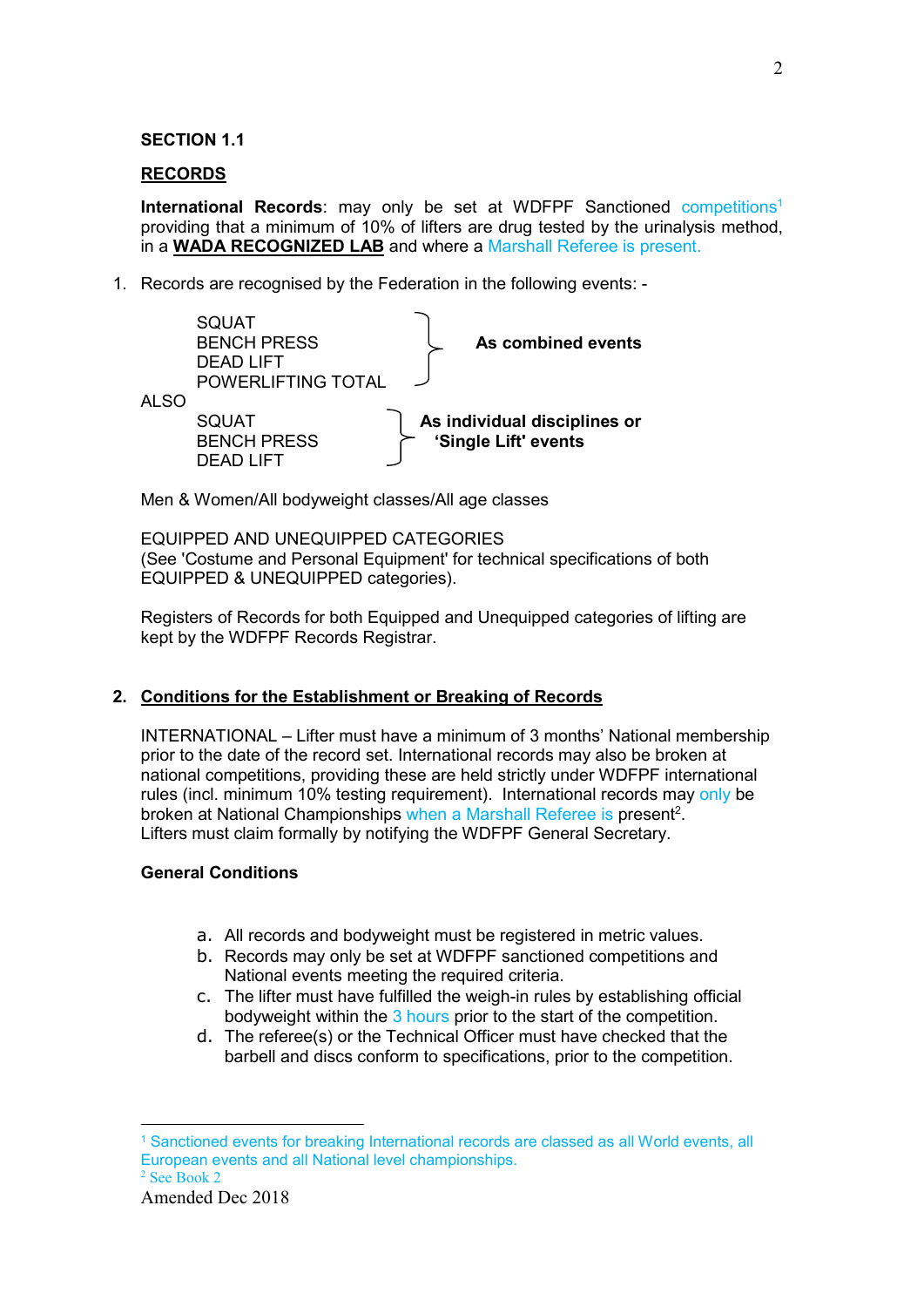- e. Following the successful record setting attempt, the lifter must be subject to inspection by the adjudicating referee(s). Refer to "Costume and Personal Equipment".
- f. Each of the adjudicating referees must be a current WDFPF International Referee.
- g. The good faith and competence of referees of all member Nations is beyond dispute. Consequently, an International record can be assured by referees of the same nation at their National championships or relevant WDFPF Sanctioned event.
- h. The official Score Sheet signed by the adjudicating Referee(s), a copy of the current scales certificate and age verification where necessary, must be submitted to the WDFPF General Secretary within one calendar month of the date of the record setting competition.
- i. In a three-lift powerlifting competition, records set in individual lifts will only be valid if the lifter makes a total in the competition, which meets or exceeds the qualifying requirements for that event.
- j. Individuals may not attempt records for events they are not entered in that Single Lift records may not be transferred to Full Power and vice versa.
- k. In an event that two lifters break either a current individual or total record with the same weight, the lighter lifter will be declared the new record holder. If bodyweights are identical, the lifters are to be re-weighed immediately following the competition. If during the re-weigh, both lifters weigh the same, both will be record holders. *This rule only applies where lifters of the same bodyweight category are lifting in simultaneous flights*. Where lifters are in the same flight the individual, who lifts the weight first is the record holder.
- l. New records are only valid if they exceed the previous record by a minimum of 500grams. Where the record has been set in this manner the same individual may only lift to the 2.5 kg increment rule thereafter for attempts within the normal 3 attempts. IE if the lifter sets a new record with a jump of 500 grams on his first or second attempt (e.g. 93 kgs) their next attempt must be 95kg or greater unless it is a  $4<sup>th</sup>$  attempt where they can again jump up 500 grams)
- m. The record will only be valid for the bodyweight category of the lifter as determined at the official weigh-in.

## **Requirements for setting a record on a fourth attempt:**

- a. Only lifters actually taking part in a competition may attempt records as fourth attempts outside the competition. At international championships, only international records may be broken on a fourth attempt.
- b. A lifter may be granted a fourth attempt for purposes of setting a record, at the discretion of the Chief Referee, if the third attempt was successful and within 20kg of the current record. In no case, will further additional attempts be granted.
- c. No fourth attempts may be included in the total. Therefore, a fourth attempt cannot be made to break a total record alone.
- d. Fourth attempts must be relevant to the level of competition being undertaken. At International events, National records may not be a fourth attempt but may be broken or set in the setting of new European and World records.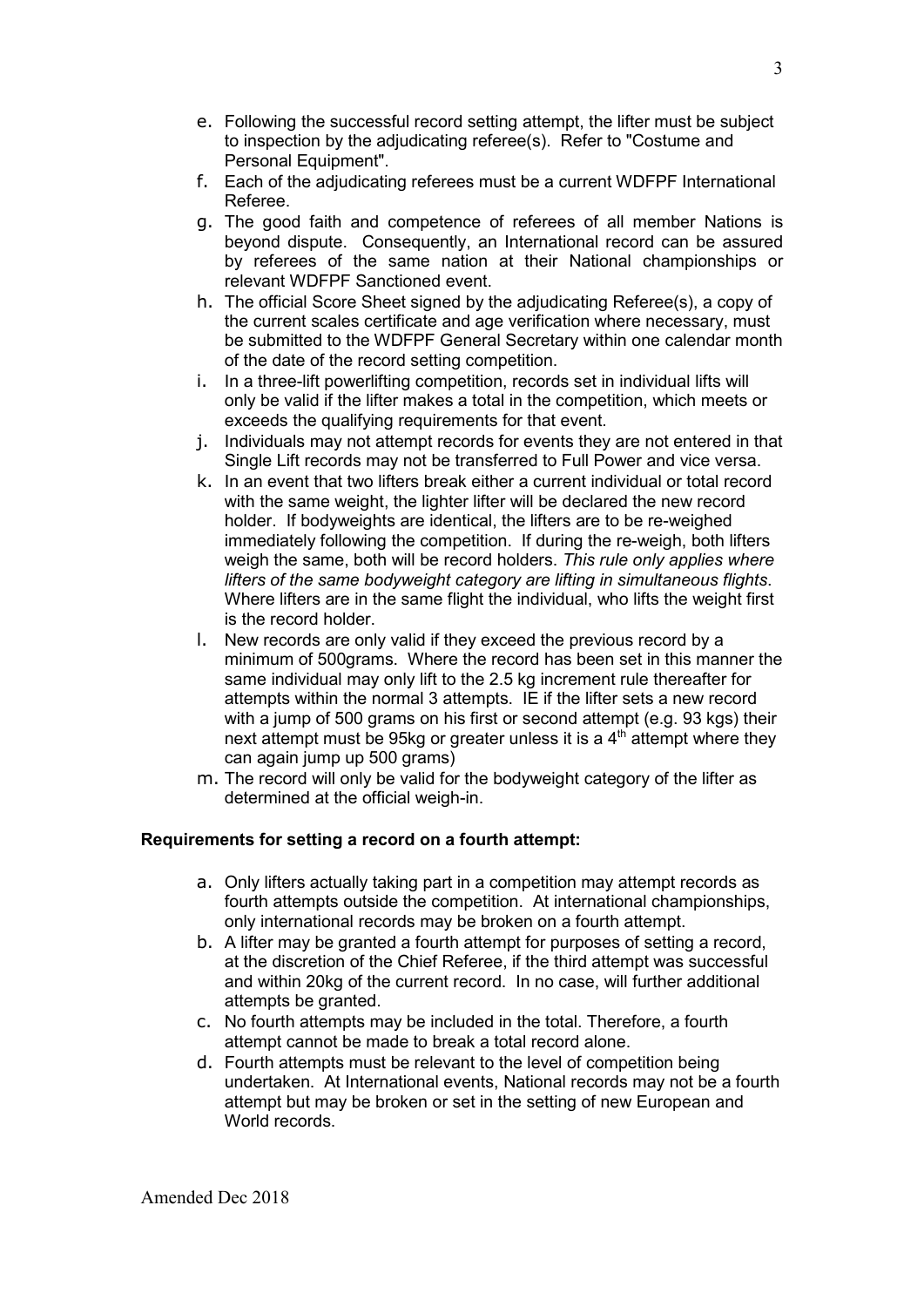#### **EVENTS AND COMPETITIONS**

- 1. The WDFPF through its member Federations conducts:
	- A. Powerlifting Competition: The sum of the highest successful attempts made in the following order: squat, bench press, deadlift
	- B Single events Competition
- 2. The WDFPF through its member Federations sanctions the annual International championships listed below:

A Men/Women World Powerlifting Championships, Open and all categories and weight classes.

B Men/Women Continental Powerlifting Championships, Open and all categories and weight classes.

C Men/Women Regional Powerlifting Championships, Open and all categories and weight classes.

D Men/Women International Powerlifting Tournaments, Matches etc. Open and all categories and weight classes (conditions to apply as for international championships). Subject to WDFPF approval

E As above, but for competitions in the Single Event Championships (Squat; Bench Press; and Deadlift)

F Highland Games, MPF, Strongman/Strongwomen competitions within the National organisation of the WDFPF member nations.

G MPF World championships, Full Power and Single Lift, either as one combined event or split as per organisers discretion.

- 3 The Men/Women Open World Powerlifting Championships will be held in either October or November of each year.
- 4 Single Event World Championships must be scheduled in May or June.
- 5 **Open Championships:** Nations who wish to use either their National Championship or hold an additional event in their calendar that allows individuals from other WDFPF affiliated associations to participate may be run, with WDFPF approval, to ensure suitable numbers to run a National event or as an additional opportunity to hold a competitive competition. While the WDFPF allows open events in order to allow credible numbers at each competition it stresses that these open events are not a replacement for European and World events. The requirements for holding an open event are: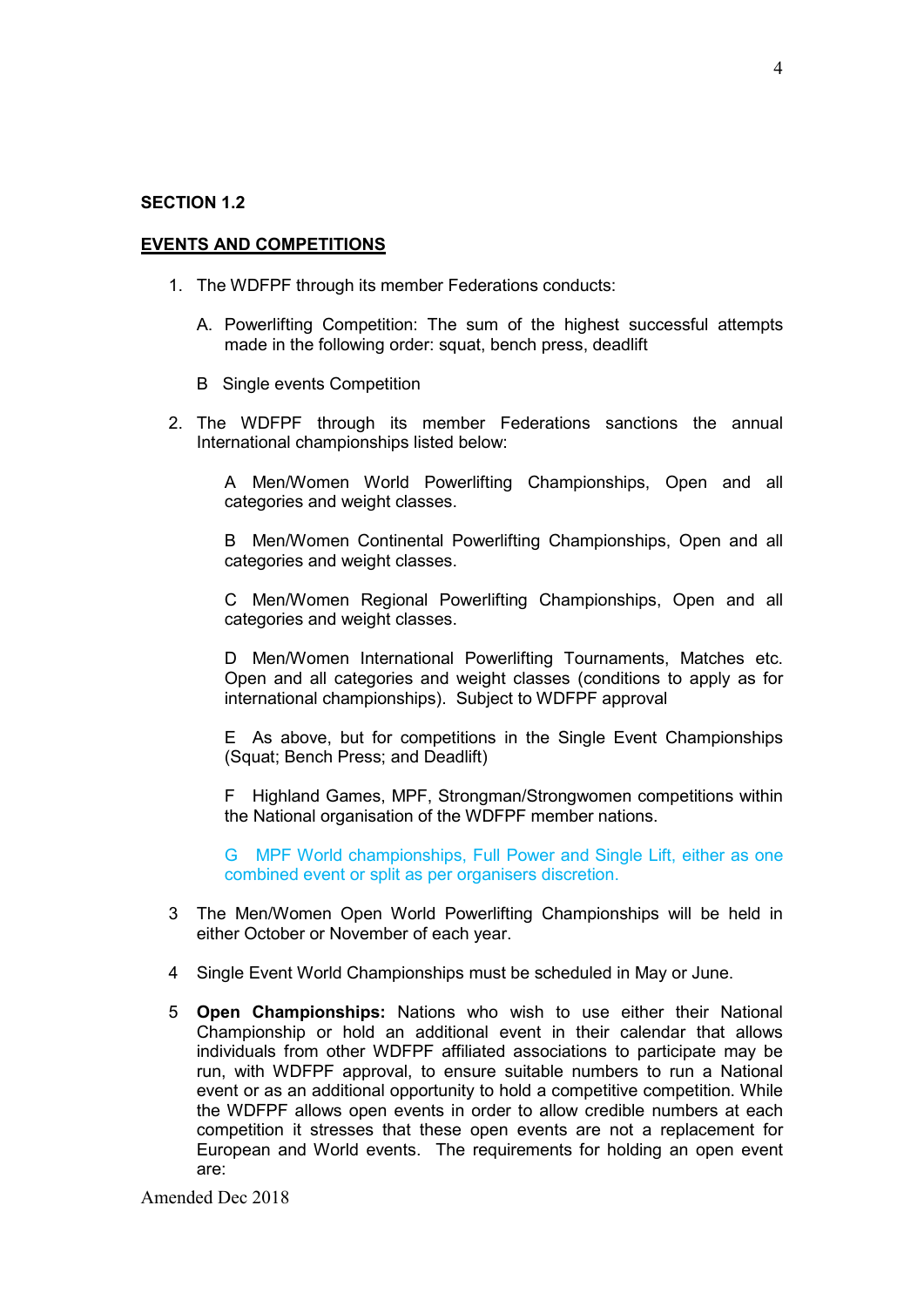A The host Nation must have been affiliated to the WDFPF for at least 2 years and be currently fully registered.

B Nations who wish to host an open event, as their National Championship, must have a membership of less than 50 registered members in their association.

C The organisers are responsible for sending an invite to all affiliated Nations.

D There must be 3 International level referees from different Nations to officiate the event.

E All criteria with regards to Drugs Testing, equipment and specific regulations for hosting international level events must be applied when requesting records.

F Where there are more than 50 competitors the host nation will incur a fee made payable to the WDFPF of 100 Euros.

G Open Championships must be applied for to the WDFPF executive committee.

H WDFPF International competitions take priority over all open events.

I Open Championships carry no recognised WDFPF titles such as Champion.

J Open Championships count as WDFPF qualifying events only when being held as the host Nation's National event.

- 6 Only WDFPF Member Nations and/or individuals may compete in WDFPF sanctioned competitions.
- 7 All new National members must be registered within their National Organisation 3 months prior to the WDFPF event of choice and must participate in the national championships of affiliated nations.
- 8 Any guest lifter who wishes to compete in a WDFPF event, or any National event affiliated with the WDFPF, must be approved beforehand by the lifters National body
- 9 Federations who wish to host a World/European or International competition must be completely and fully registered to the WDFPF at least two years consecutively prior to application for the competition. Where a federation fails to comply with its registration requirements regarding hosting of events the WDFPF may remove the competition from the Nation and accept applications from other Nations to host the event instead.
- 10 World Powerlifting Championships must be held in minimum two days.
- 11 The Unequipped will always be before the Equipped in both Full Power and Single Lift events.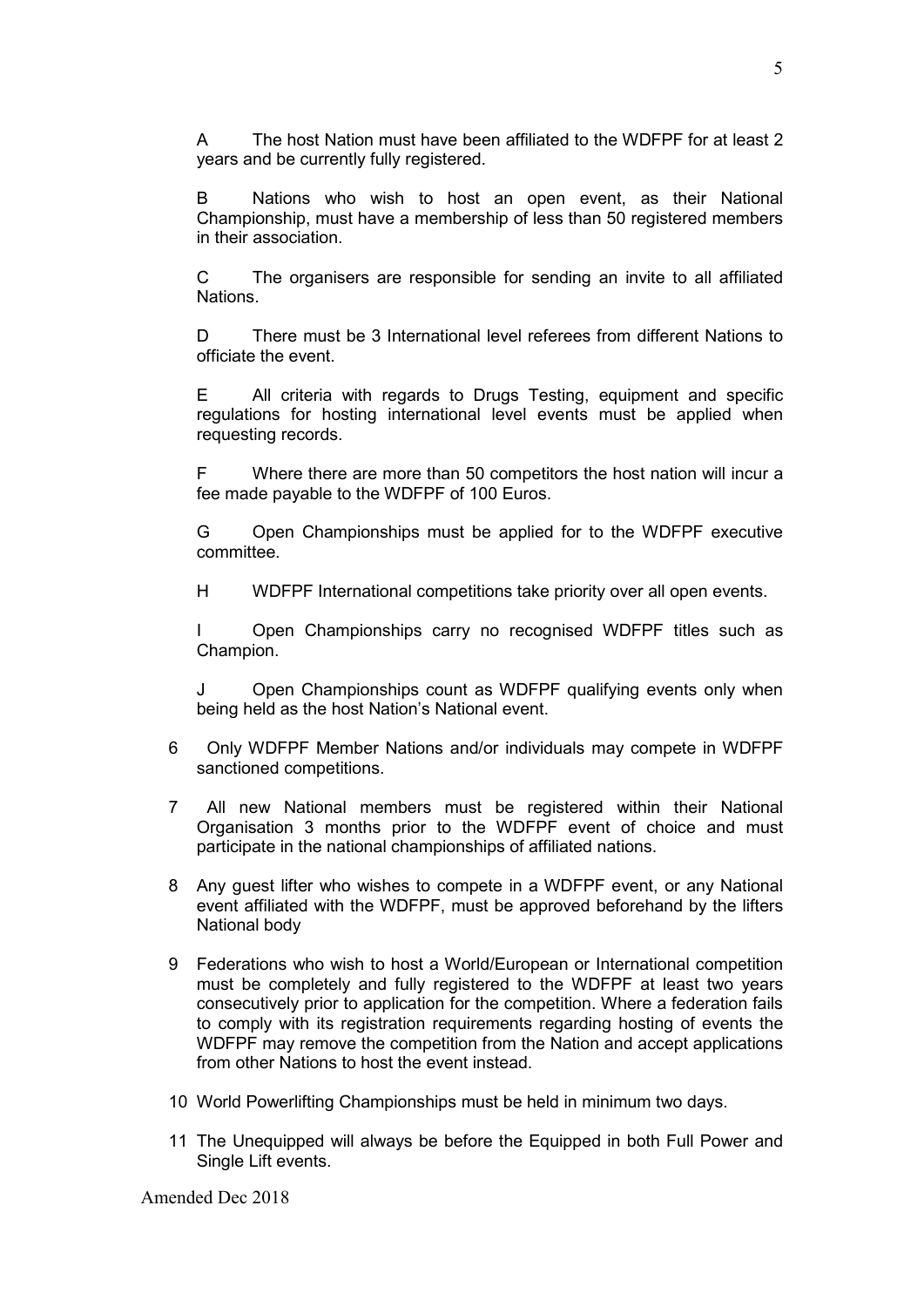- 12 The WDFPF World congress will take place on the eve of the World Powerlifting Championships.
- 13 World Single Event Championship must be held minimum in three days: 1) Squat 2) Bench press 3) Deadlift
- 14 Nations can only organise specific events once every 5 years for the same International competition. When there are no bids for events applications will be accepted at the congress for the following year regardless of the 5 year

#### **BID INFORMATION**

- 1 Bids may be submitted up to 2 years in advance of an event. Where a Nation bids for an event that is not in the following year (i.e. 2 years away) they only need provide an outline of area, event, accessibility, cost and any other information they may have.
- 2 At the congress prior to the event (The year's congress preceding the event) organisers must indicate what the entree fees will be and the hotel accommodations with prices too as to current rates. Once the prices are declared for entry they may not change (only tax adjustments) where the host Nation is not providing accommodation directly it is accepted that there may be price fluctuations based on local rates that cannot be influenced by the hosts. Failure to do so will allow other member Nations the opportunity to place a counter bid that may be considered at the congress.
- 3 Where a bid is submitted for an event that has not been previously allocated or under failure of a Nation to provide information, for the following year it is accepted the information may not be available as per para 1.3.2 above. The bidding nation is obliged to provide all such information a minimum of 6 months prior to the event in this case.
- 4 Entry Forms for all WDFPF Championships MUST be completed by the individual athlete, sent to their National Secretary with Entry Fee for verification of membership and Qualification for the event. Each National federation is responsible for the payment and collection the entry fees that are payable to the Meet Director. For each lifter registered for the event that does not attend the athletes host Nation is responsible for 50% of the entry fee. Where a host Nation or an individual has previously paid in full and does not attend they are not automatically entitled to a refund from the organiser who reserves the right to retain all fees paid by those who have not attended. Where fees have already been paid, there will be no further payment required to cover the absent athlete.
- 5 Entry fees must be paid in the host Nations currency. The normal process will require the National Body to pay the organiser as a complete entry for all lifters. Each lifter may pay on the day of the entry ONLY by previously agreed arrangement, but the Nations are responsible for absent athletes as per para 1.3.4.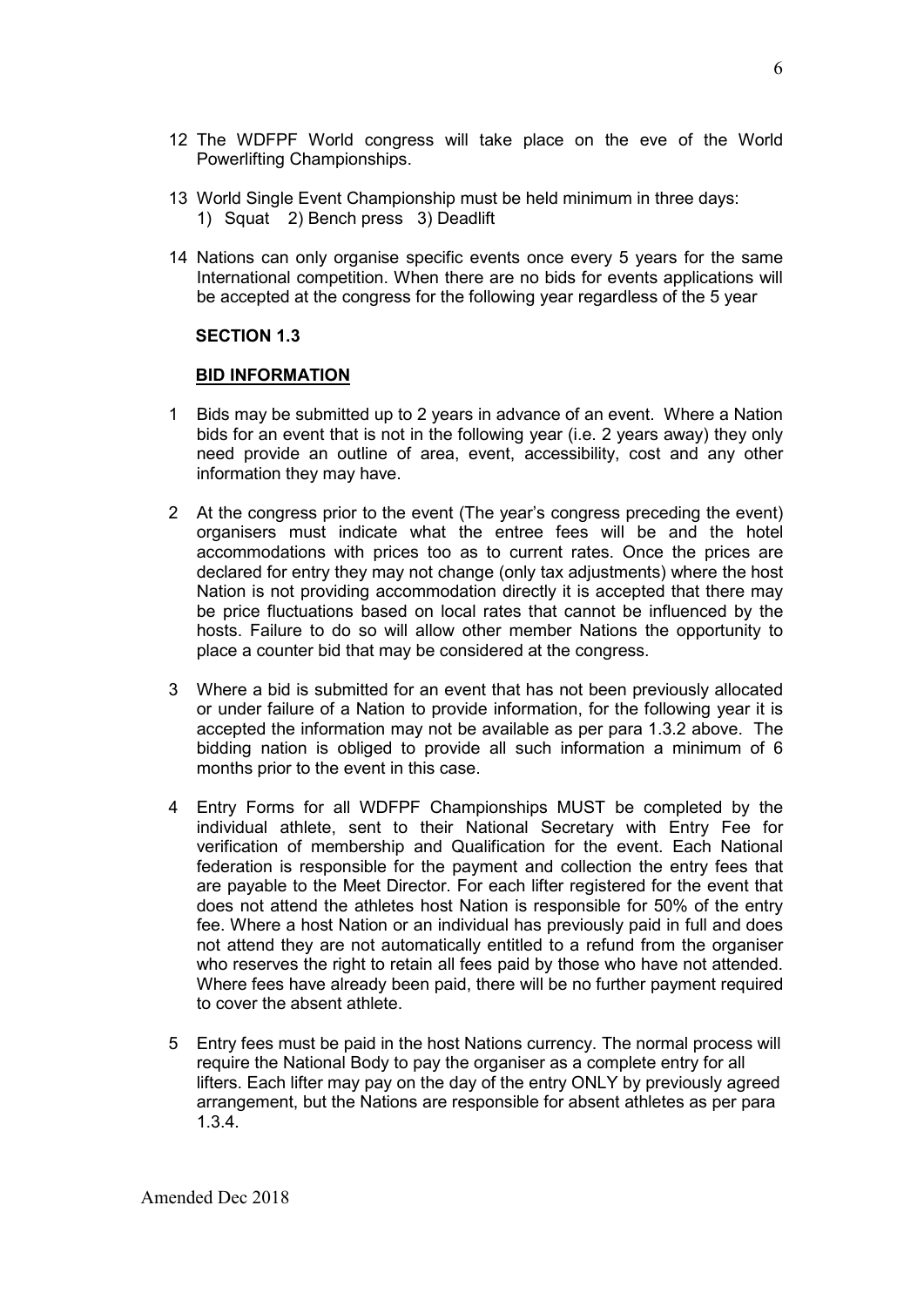6 Meet Directors may not accept all Championships Entry Forms NO LATER than entry deadline of the competition without approval from WDFPF. A copy of each Nation's list of competitors must be sent to the WDFPF Executive **Committee.** 

# **SECTION 1.4**

## **AWARDS AND PRIZES**

At World and European championships:

- a. Awards for  $1 2 3$  place in each weight and age category
- b. Best lifters trophies Single Events: Squat, Bench, Deadlift Unequipped and Equipped Women + Men (12 TROPHIES )
- c. Best lifters trophies Powerlifting: Powerlifting Unequipped and Equipped Women + Men (4 TROPHIES)
- d. Best Nation trophy. Minimum 1

Any other trophies are not acceptable that are not part of the WDFPF recognised categories (for example best Master and MPF may be presented if the organisers decide). The following also applies in terms of presentations:

- e. Where numbers of participants are low Section 1.4a may be adjusted to ensure a credible competition is maintained.
- f. Where the best lifter totals (1.4b) for equipped do not surpass the unequipped score the Equipped Trophy is not to be presented.

## **SECTION 1.5**

## **COMPETITION PERMITS**

- 1. For any competition to be recognised by the WDFPF, it must be sanctioned by the Association. This refers to events of any kind, including all championships, matches, leagues and demonstrations.
- 2. Championships are awarded to a Nation on submission of a bid to the WDFPF to be considered at either the World congress or outside of congress via electronic means. In either circumstance affiliate nations, will vote to confirm the winning bid. The host nation is then announced, and the event advertised.
- 3. On undertaking the event the host nation is liable to pay the WDFPF 200 Euros as a permit fee to run the event. This fee is to be paid on full acceptance of the bid, this is deemed as the congress prior to the event year. The host is also then responsible for payment of 1 Euro per entrant over 200 entrants.

## **SECTION 1.6**

## **CHAMPIONSHIPS, COMPETITIONS AND MATCHES**

- 1. All championships, competitions and matches involving Powerlifting will be carried out under the By-Laws (rules and regulations concerning the sport of powerlifting) of the WDFPF and its affiliate Nations.
- 2. No championship, competition or match will be planned or executed without the permission of the WDFPF when executed in its name.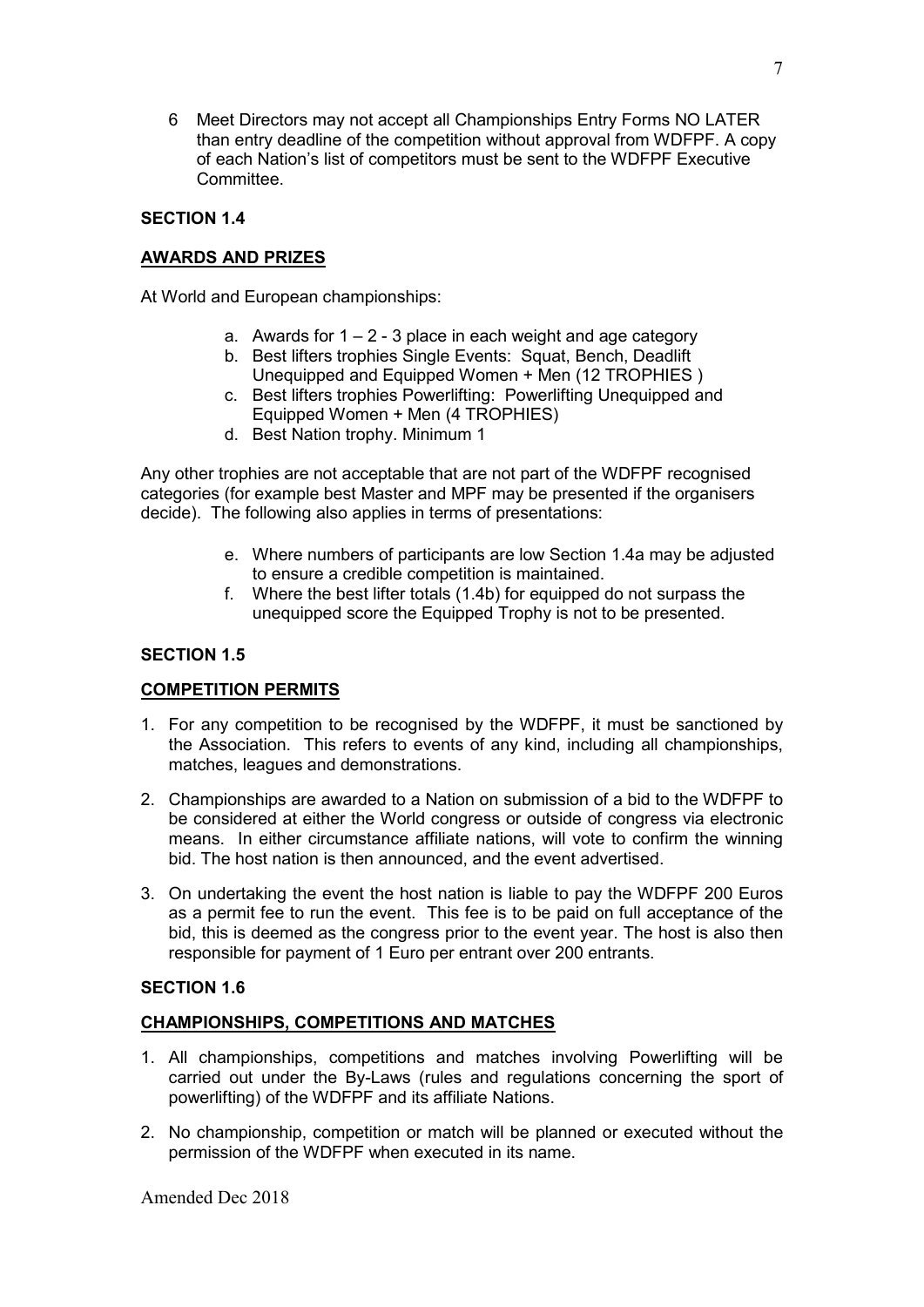- 3. Competitors at all WDFPF events must produce proof of identity when requested.
- 4. In all WDFPF powerlifting or single event competitions, all participants are designated in the 'OPEN' section, as well as 'age group' performances and records being recognised. This is less the Senior Category who will always be termed open in WDFPF events.

## **INTERNATIONAL COMPETITIONS AND MATCHES**

- 1. The WDFPF rules of performance and regulations running competitions are the minimum requirement for recognised events. The National Council of any affiliate retains the right to apply its own rules and regulations to competitive powerlifting of its own events even if not consistent with international rules and regulations, but restrictions may apply to the claiming of records or qualification of lifters for international events should the changes not meet the minimum WDFPF criteria.
- 2. No member may compete in or take part in any international/national competition of organisations that do not share the WDFPF ethos.
- 3. Selection of lifters from each Nation for International event is governed by the limits as defined in QUALIFICATION OF LIFTERS – Section 4

## **SECTION 2**

### **WEIGHING - IN**

- 1. All lifters are required to be members in order to take part in sanctioned events. Lifters who are contesting specific age-based categories must also bring proof of age to the weigh-in. All lifters participating in a WDFPF level event must be part of the submitted team list from their Nation.
- 2. All lifters must attend the scheduled weigh-in. The timings for *ALL* International events will be  $0700$ -0800<sup>3</sup>. Once the weigh-in has closed any lifter having not presented themselves during the standard time will *NOT* be allowed to lift. Individuals are expected and required to ensure adequate travel time to venues and they take full responsibility for any failure to meet the standard time due to their travel arrangements failing to meet the weigh-in timings.
- 3. The event start time, the time at which the first lift on any platform will be undertaken, is up to 3 hours but no less than 2 hours from the start of the Standard weigh-in. Therefore, the scheduled start time of all WDFPF events is 1000hrs. The WDFPF may start the event at any point between the 2 or 3 hour period having given the athletes at least 30 mins notice of the new start time.
- 4. The weigh-in period is a 60-minute period indicated as the *standard time*. An additional 30 mins, after the standard time has closed, is specifically for reweighs *only*. Where a lifter has failed to make their weight category and opted to re-weigh priority is given to those who have not attempted to weigh-in yet within the standard time, re-weighs will be conducted in the following 30 mins unless there are no remaining waiting competitors to weigh in in the first hour.

Amended Dec 2018 -<sup>3</sup> The WDFPF reserve the right to change the weigh in time for World Single Lift Squat events only. Any change will be advertised prior to the event.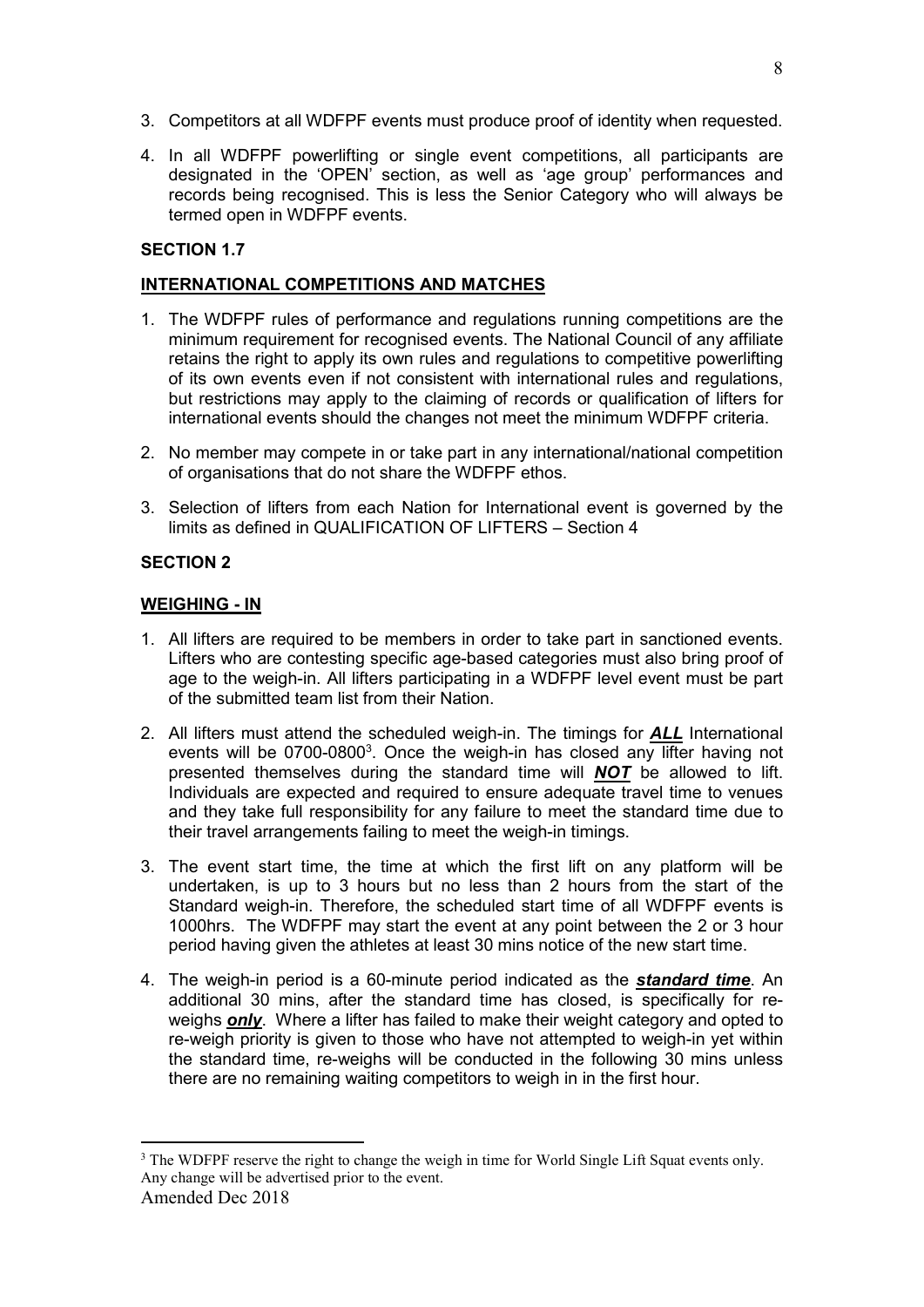- 5. Referees are preferred to conduct the weigh-in. These may be of any level in terms of qualification. Where there are not enough referees to facilitate the weigh-in other officials may be allocated to undertake the task as designated by the WDFPF representative.
- 6. The weigh-in for each competitor will be carried out in a suitable room with only the competitor, his/her coach or manager and the referee(s) present at the scales. The lifter's agreed bodyweight must not be made public until all lifters competing in the particular category have been weighed in.
- 7. Lifters may be weighed nude or wearing underpants or briefs. The briefs being worn at the event must be worn at the weigh in or presented for those weighingin nude. Excessive clothing may not be worn in order to move up a category. In competitions in which women are competitors, the weigh-in procedure may be altered to ensure that lifters are weighed by officials of their own sex. Additional female officials may be appointed for this purpose.
- 8. The lifters may be weighed in the priority of the previously determined order of lifting or on arrival as queued.
- 9. The inspection of costume and personal equipment is no longer mandatory at International events. It is incumbent on National Technical Secretaries and individuals to ensure their equipment meets specifications within the WDFPF rules. Where a host chooses to undertake, equipment checks they may take place either;

**A** during the weigh-in period

**B** after weigh in, before the lifters flight commencement

**C** Prior to weigh –in, including the day before if scheduled. The technical officers or appointed referee(s) will be responsible for inspecting, measuring and recording on the inspection form, details of all items listed under Costume and Personal Equipment. The referees responsible for this inspection will also be responsible for ensuring that the details recorded correspond with the items worn and used by the lifter on the platform.

10. Lots will be drawn to establish the order of lifting throughout the competition when lifters require the same weights for their attempts<sup>4</sup>. The drawing of lots is mandatory at international levels of competition. Lots may be drawn to establish the order of the weigh-in with large numbers of lifters in each category, the drawing of lots and referees` inspection of costume and personal equipment, may commence any time before the start of the weigh-in, although this may be varied as required by the Head Referee or Technical Officer. Each lifter may only be weighed once. Only those whose bodyweight is heavier or lighter than the category limits of the category entered are allowed to return to the scales. They must return to the scales and make weight within the limits of the hour and one half allowed for the weigh-in, otherwise they will be eliminated from the competition for that bodyweight category. A lifter can only be re-weighed after all lifters in the same bodyweight category have been called to the scales. Lifters trying to make weight may be re-weighed as often as time and orderly

<u>.</u>

<sup>&</sup>lt;sup>4</sup> The only exception to this rule is when lifters are able to change their final attempt (Deadlift for full power, in each of the single lifts) and as long as the weight submitted (within the 3<sup>rd</sup> lift limits) has not already been surpassed the lifter may change their weight regardless of their lot number and the fact it would have seen them go prior to the lifter with a higher lot number.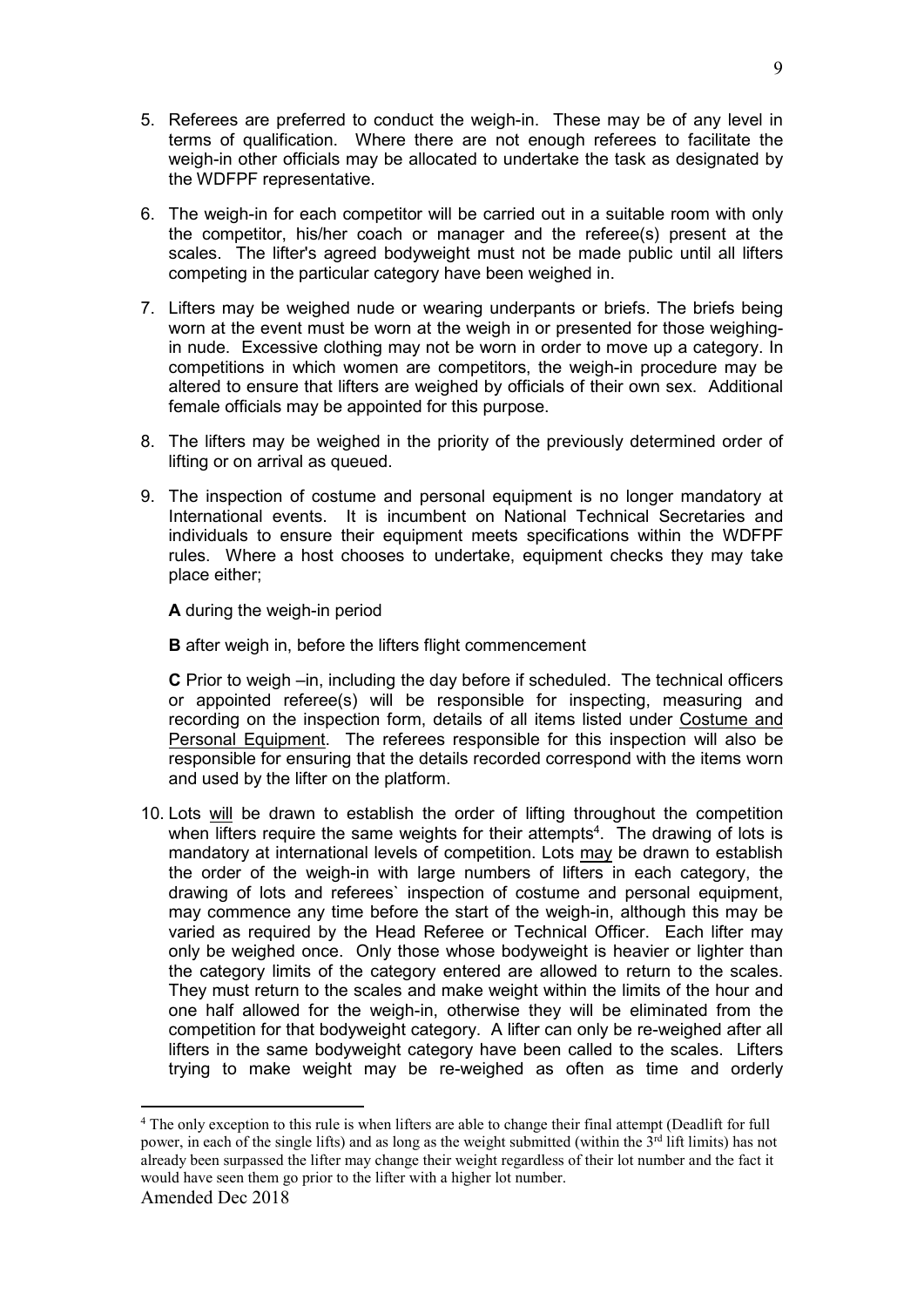progression allows. A lifter may only be weighed outside the time limit of one and one half hours if he presents himself within the time limit, but due to the number of lifters trying to make weight, he is denied the opportunity of mounting the scales. He may then be allowed one re-weigh at the discretion of the referees.

- 11. A lifter who is too heavy may move into the next higher category, provided that he/she has met all the qualifying criteria required for the higher bodyweight category if one has been set for the competition. Additionally this may only happen if the lifter does not then exceed the national team limits of their nation, if so the team manager must decide which lifter is to represent their national team prior to the competition and the other lifter will be declared a "guest". The lifter must be present for the weigh-in at the time scheduled for his new category.
- 12. A lifter who weighs lighter than the lower limit for his category, may drop into the next lower category, provided (i) it has not already taken place (ii) that he/she has achieved the necessary qualifying total for the lighter category at the **lower bodyweight** previously. If this is not the case the lifter must try to make the heavier weight (their original qualification category) to be allowed to participate or will be declared a "guest".
- 13. Where a lifter weighs in and is within their class they have qualified to enter they may not re-weigh to change category by going up a weight class unless they have been directed to do so by their executive committee due to team allocations and only when they can still meet the qualification critiera.
- 14. At tournaments, galas, festivals or friendly internationals, the weigh-in may, by mutual consent, take place earlier than two hours before the start of the competition. Where weigh-in times are not as per Para 2/3 above records may not be set.
- 15. If two lifters register the same bodyweight at the weigh-in and eventually achieve the same total or lift at the end of the competition, they will be re-weighed and the lighter person will take precedence over the heavier person. However, if they still weigh the same after re-weighing, they will then share the placing, and each receives an award. In such circumstances should two lifters be in first place, the next lifter shall be placed third and so on. In the event of a full power record being set in similar circumstances, the same procedure will be adopted to determine the record holder.
- 16. Starting weights for all lifts shall be declared by all lifters at the weigh-in. Changes on first attempts may occur before each flight of first attempts (see 'Order of Competition - The Rounds System). There are **NO** changes permitted in the second and third attempts in Full Power events - with the exception made for the **third attempt deadlift** which may be changed twice. Single lift events allow 2 changes of the third attempt in the specific discipline.
- 17. Where applicable, lifters must check squat and bench press rack heights and foot blocks prior to the start of the competition and provide these when requested.

## **SECTION 3**

## **ORDER OF COMPETITION - THE ROUNDS SYSTEM**

1. The Rounds System is mandatory at all WDFPF Sanctioned Competitions.

10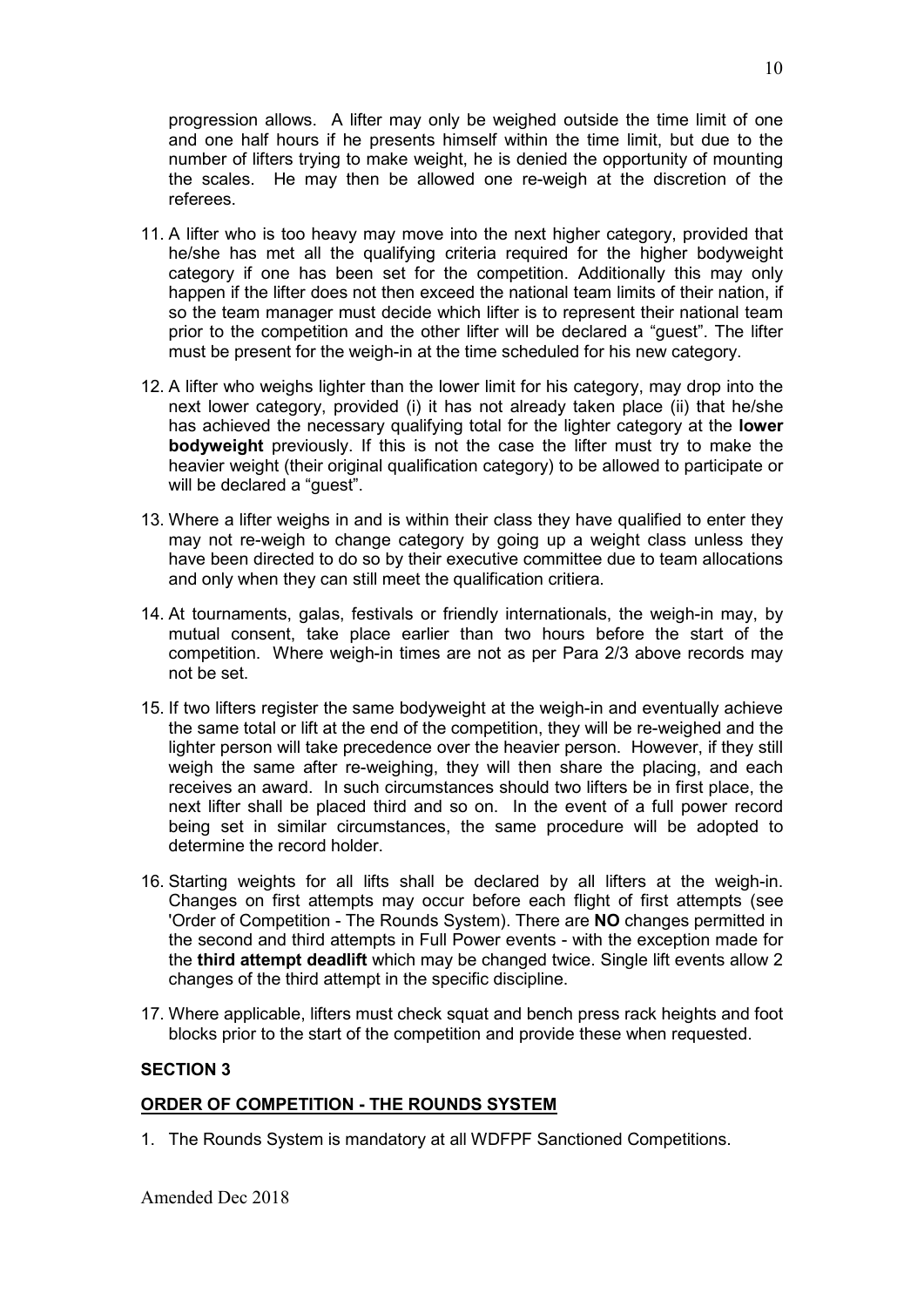- 2. Notification of attempts: At the weigh-in, the lifter or his/her coach must declare starting weights for all three disciplines in Full Power and each discipline entered for single lift events. The starting attempt is allowed to be changed ONLY ONCE. Lifters in all flights may only change their lifts when called prior to the start of the flight they are competing in. At International level events the starting weights in a single lift competition **MUST** be the minimum of the qualifying standard unless the lifter is declaring themselves injured in which they may only make one attempt. Any lifts below the qualifying standard will not be registered with a finishing position but will still be included in the results. Any drop in opening weights of more than 20KGs will be considered a declaration of injury and the injured lifter scenario is activated. In the World Full Power event the first attempts **MUST** be the value of the WDFPF qualifying standard for the lifters age and weight class. Where weights are reduced due to injury the same rule applies in that of single lift results and placing<sup>5</sup>.
- 3. If applicable, opening attempts must be entered on the appropriate 'first attempt' card, signed by the lifter or coach and retained by the official conducting the weigh-in.
- 4. The lifter will complete additional blank attempt cards during the competition or provide direct to the desk official as dictated by the event.
- 5. Following the first attempt in an event, the lifter or coach must decide upon the weight required for the second attempt. This weight must be recorded where indicated on the card and submitted to the marshall or other appointed official within the one-minute time allowance. The same procedure is to be used for third attempts in all three events; also, for record setting fourth attempts. Responsibility for submitting attempts within the time limit rests solely with the lifter or coach. The attempt card must be handed directly to the designated marshall or official. (The official should have extra attempt cards available for emergency purposes). If no weight is submitted within the one-minute time allowance, if the lifter has failed to declare the next attempt, in the case of a second attempt the weight will either be the same as previous for a failed lift or an automatic increase of 2.5kg to the previous weight and they will be warned. Where the lifter fails to provide any further attempts for the rest of the competition the attempt will be entered as previous.
- 6. The use of attempt cards is mandatory at International levels of competition
- 7. Each lifter in the assigned flight will take their first attempt in the first round of the event. Regardless of the success/failure of the first attempt, all lifters in the assigned flight will then take their second attempt in that event. Regardless of the success/failure of the second attempt, all lifters in that same flight will then take their third attempt in that event. Lifters, who wish to take a fourth attempt for the purpose of setting international records, would follow the third attempt rotation. The flight would then vacate the platform, allowing the next flight of lifters to compete in that event. If there is only one flight of lifters in a session, that flight would move into a warm-up area to prepare for the next event. Each event would follow the format explained above.

-

Amended Dec 2018 <sup>5</sup> Registered injured in one discipline of the Full Power does not prevent the lifter from continuing to participate as normal in the rest of the Full Power event, but they will not be able to set records in the event as they did not achieve the minimum standard for each of the 3 lifts.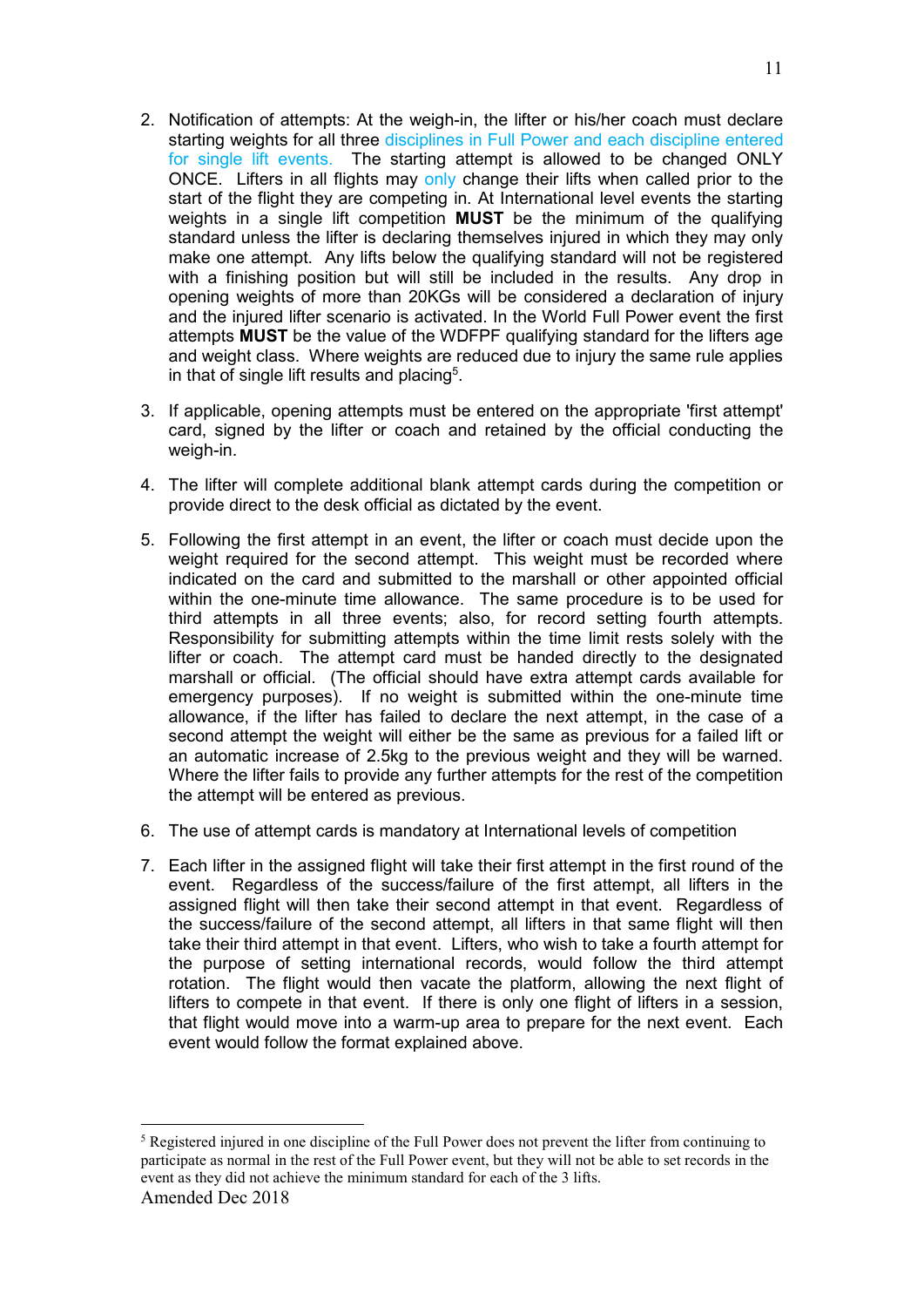- 8. The bar must be loaded on a progressive basis during a round, from lightest to heaviest. Lifters will not be allowed to take a lower weight in a following round for an attempt in any event. The bar cannot be reduced in weight once a lift has been performed with the announced weight. The only exception to this would be due to an error on the part of the Speaker/Announcer who may have inadvertently missed a lifter's attempt. If this is the case, the Chief Referee will reduce the load on the bar and then continue with the progress of that flight.
- 9. Lifting order will be determined by the weight on the bar and Lot Numbers. The lifter requiring the lightest weights lifts first; in the case of similar calls for weight, the lifter with the lowest Lot Number (drawn at the weigh-in) will lift first<sup>6</sup>. The use of lot numbers is mandatory at all WDFPF International events.
- 10. A lifter is permitted one change of weight on the first attempt of each lift. The change of weight may be higher or lower than that originally submitted, and the order of lifting in the first round will be changed accordingly. If the lifter is in the first flight, this change may take place at any time up to within five minutes before the start of the first attempt in that event. Weights submitted for second and third round attempts in the squat and bench press may not be changed in full power events.
- 11. If during a round, a lifter misses an attempt due to a misloaded bar or to a spotter error, the lifter will be granted another attempt at the same weight at the discretion of the Chief Referee or Technical Officer. The "repeated attempt" would be taken at the end of the current round. If the error occurs for the last lifter of a round, that lifter will be allowed a three (3) minute rest before repeating the attempt.
- 12. In the third round of the deadlift, two weight changes are permitted. The change of weight may be higher or lower than the lifter's previously submitted third attempt. However, these are only permitted provided that the lifter has not been called to the bar already loaded to the previously submitted weight. (NB these procedures also apply in the case of Single Lift events).

# **Flight Formation**

- 13. Flights are to be formed in competition order with the first flights consisting of the women progressing in weights classes followed by the Men in the same manner. Where 10 or more lifters are competing in a session, groups/flights may be formed consisting of approximately equal numbers of lifters whilst maintaining a competitive element in terms of age and weight classes.
	- a. (Flights MUST be formed when 15 or more lifters are competing in the same session). A session can be composed of a single bodyweight class or any combination of bodyweight classes or ages at the discretion of the organiser for purposes of presentation.
	- b. If unsuccessful with an attempt, the lifter does not follow him/her, but must wait until the next round before he/she can attempt that weight again.
	- c. When two or more groups take part in a session upon a single platform, lifting will be organised on a group repetition basis. No time interval will be allowed

<sup>&</sup>lt;u>.</u> 6 Less as detailed in Section 2 Par 9

Amended Dec 2018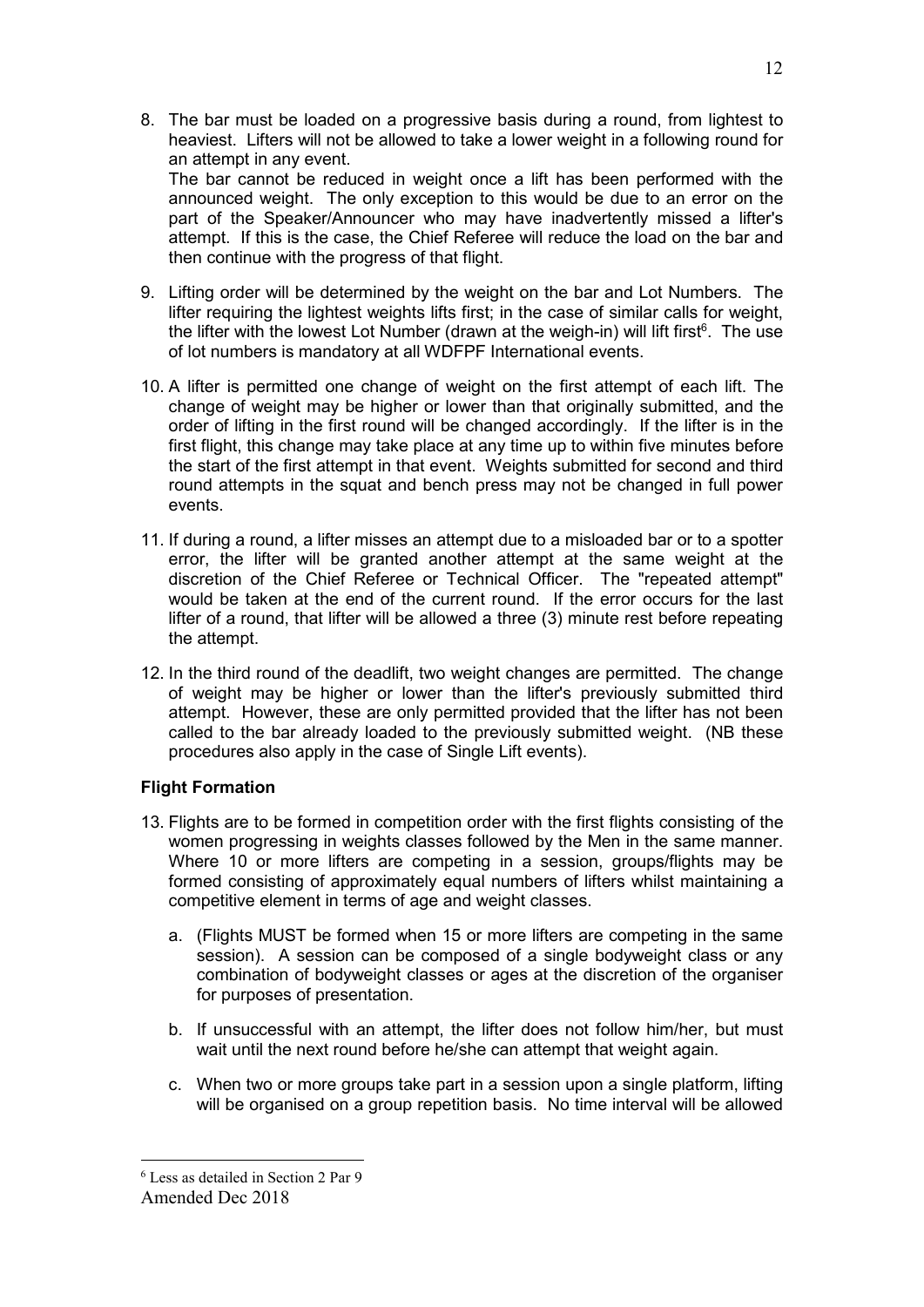between rounds other than that necessary for preparing the platform for the next event.

d. For example:-if there are two groups/flights taking part in a session, the first group will complete all three squat attempts. immediately by the second group who will complete their three squat attempts. The platform will then be set for the bench press and the first group will complete their three bench press attempts, immediately followed by the second group who will similarly complete their three attempts on the bench press. The platform will then be set up for the deadlift and the first group will complete their three deadlift attempts.

# **Section 4**

# **QUALIFICATION OF LIFTERS**

1. All lifters participating in WDFPF sanctioned events must be current members of affiliate Nations.

2. In addition, any participant must have made the qualification total for the event they are entered into at a bone-fide recognised sanctioned event where a qualification level is required<sup>7</sup>.

3. Lifters must have been members of an affiliate Nation for a minimum of 3 months prior to the WDFPF event entered as per records.

4. Each Nation may select a maximum of 3 individuals per age and weight class as part of a National team as long as:

a. Regardless of finishing position in the respective qualifying event the required qualification criteria MUST have been achieved.

b. Membership criteria must be followed.

5. The WDFPF have the right to limit numbers at events to ensure both safety and reasonable competition timings are recognised. Where limits are to be imposed all member Nations will be informed well in advance of the manner in which numbers will be allocated to the event.

## **Section 4.1**

# **Additional Aspects for Qualification**

1. The totals of Master lifters who qualify at their given age group, but who will be in the next age group at the date of Championships, will be considered valid in the next age group. This also applies to OPEN lifters taking part in the M1 category. Team allocations are the responsibility of Nations in the case of lifters moving age categories.

2. Where Junior and All Teen Lifters are scheduled to move up a category in age before the next event they MUST have obtained the minimum standard of that class in order to lift.

<sup>-</sup>7 The WDFPF enforces the minimum qualification levels for both World events (Single Lifts and Full Power) Affiliate Nations may enforce its own criteria over and above the WDFPF requirements as it sees fit.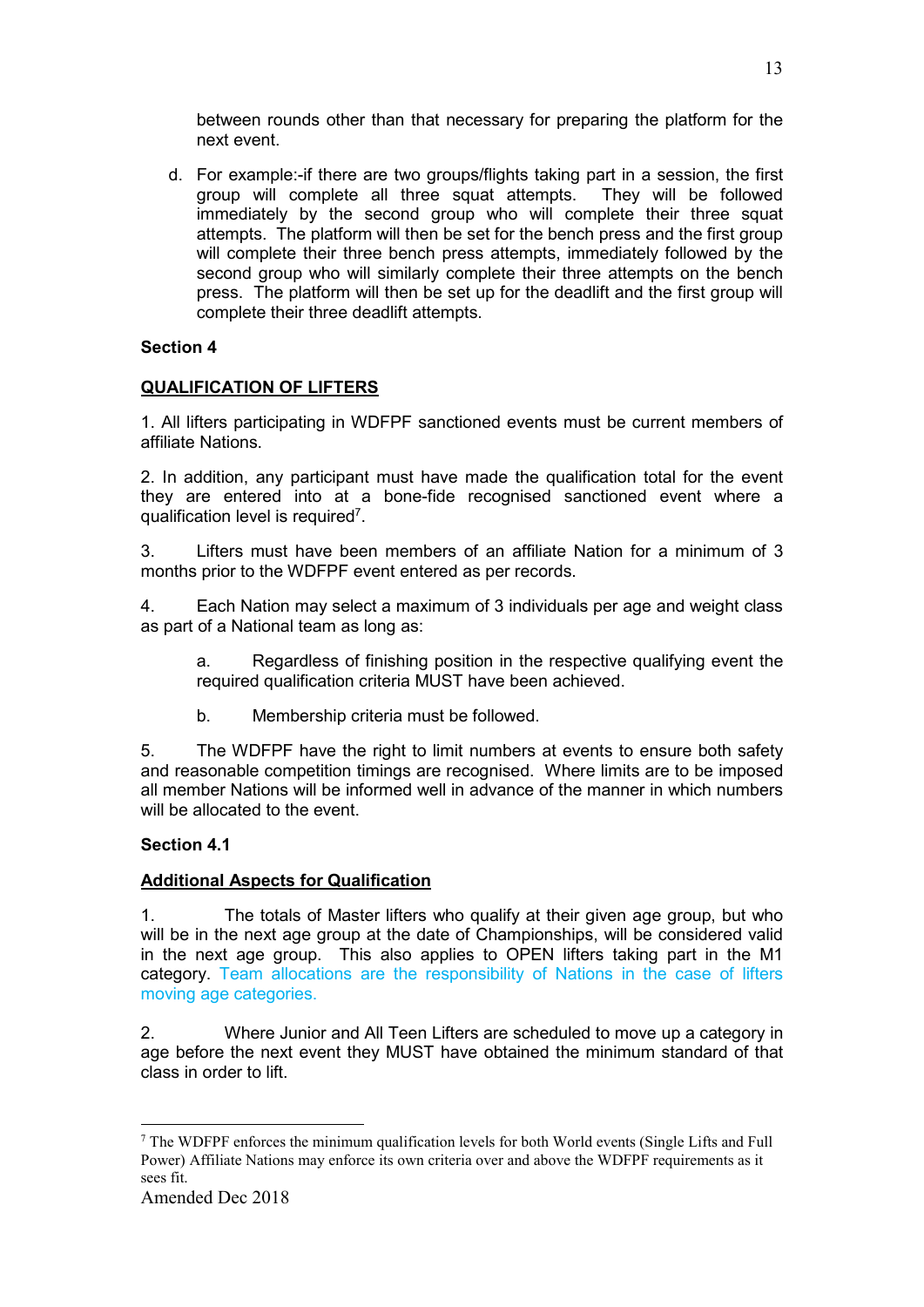3. Lifters who qualify in the *Unequipped* section will automatically be eligible for participation in the *Equipped* section only if they have achieved the required total and do not exceed the team allocation limitations.

4. WDFPF minimum opening lifts apply to World Championship events both Full Power and Single Lifts. A member Nation may impose additional qualification requirements as it sees fit.

5. Lifter may only lift in the category in which they qualified in terms of weight class. Where a lifter wieghs in heavy they may lift in the heavier category as long as they have made the relevant qualifying total and they do not exceed the maximum of 3 lifters from their Nation in the respective class. Where the qualification has not been reached or there are 3 members within the class from the same Nation the lifter may not participate.

## **AGE CATEGORIES**

| OPEN:          | From 14 years upwards (No category restrictions need apply).          |
|----------------|-----------------------------------------------------------------------|
| TEENAGE:       | (T1) from 14-15 years, (T2) 16-17 years, (T3) 18-19 years.            |
| <b>JUNIOR:</b> | From 20 years up to and including 23 years of age.                    |
| MASTER:        | (Men and Women) (M1) from 40-44 years, (M2) 45-49 years and so        |
|                | on in five-year increments, up to Masters 10. Lifter above Masters 10 |
|                | will still be listed as Masters 10.                                   |

Competitive lifting shall be restricted to competitors aged 14 years and over. Lifters will be classified into age groups by their specific age on the day of the competition. (The lifter must have attained minimum age on the day of the competition where age limits are imposed).

# **BODYWEIGHT CATEGORIES**

| Men:   | 52.0kg     | Class up to | 52.0kg   |    |           |
|--------|------------|-------------|----------|----|-----------|
|        | 56.0kg     | Class from  | 52.01kg  | to | 56.0kg    |
|        | 60.0kg     | Class from  | 56.01kg  | to | 60.0kg    |
|        | 67.5kg     | Class from  | 60.01kg  | to | 67.5kg    |
|        | 75.0kg     | Class from  | 67.51kg  | to | 75.0kg    |
|        | 82.5kg     | Class from  | 75.01kg  | to | 82.5kg    |
|        | 90.0kg     | Class from  | 82.51kg  | to | 90.0kg    |
|        | 100.0kg    | Class from  | 90.01kg  | to | 100.0kg   |
|        | 110.0kg    | Class from  | 100.01kg | to | 110.0kg   |
|        | 125.0kg    | Class from  | 110.01kg | to | 125.0kg   |
|        | 145.0kg    | Class from  | 125.01kg | to | 145.0kg   |
|        | $+145.0kg$ | Class from  | 145.01kg | to | unlimited |
| Women: | 44.0kg     | Class up to | 44.0kg   |    |           |
|        | 47.5kg     | Class from  | 44.01kg  | to | 47.5kg    |
|        | 50.5kg     | Class from  | 47.51kg  | to | 50.5kg    |
|        | 53.0kg     | Class from  | 50.51kg  | to | 53.0kg    |
|        | 55.5kg     | Class from  | 53.01kg  | to | 55.5kg    |
|        | 58.5kg     | Class from  | 55.51kg  | to | 58.5kg    |
|        | 63.0kg     | Class from  | 58.51kg  | to | 63.0kg    |
|        | 70.0kg     | Class from  | 63.01kg  | to | 70.0kg    |
|        | 80.0kg     | Class from  | 70.01kg  | to | 80.0kg    |
|        | 90.0kg     | Class from  | 80.01kg  | to | 90.0kg    |
|        | +90.0kg    | Class from  | 90.01kg  | to | unlimited |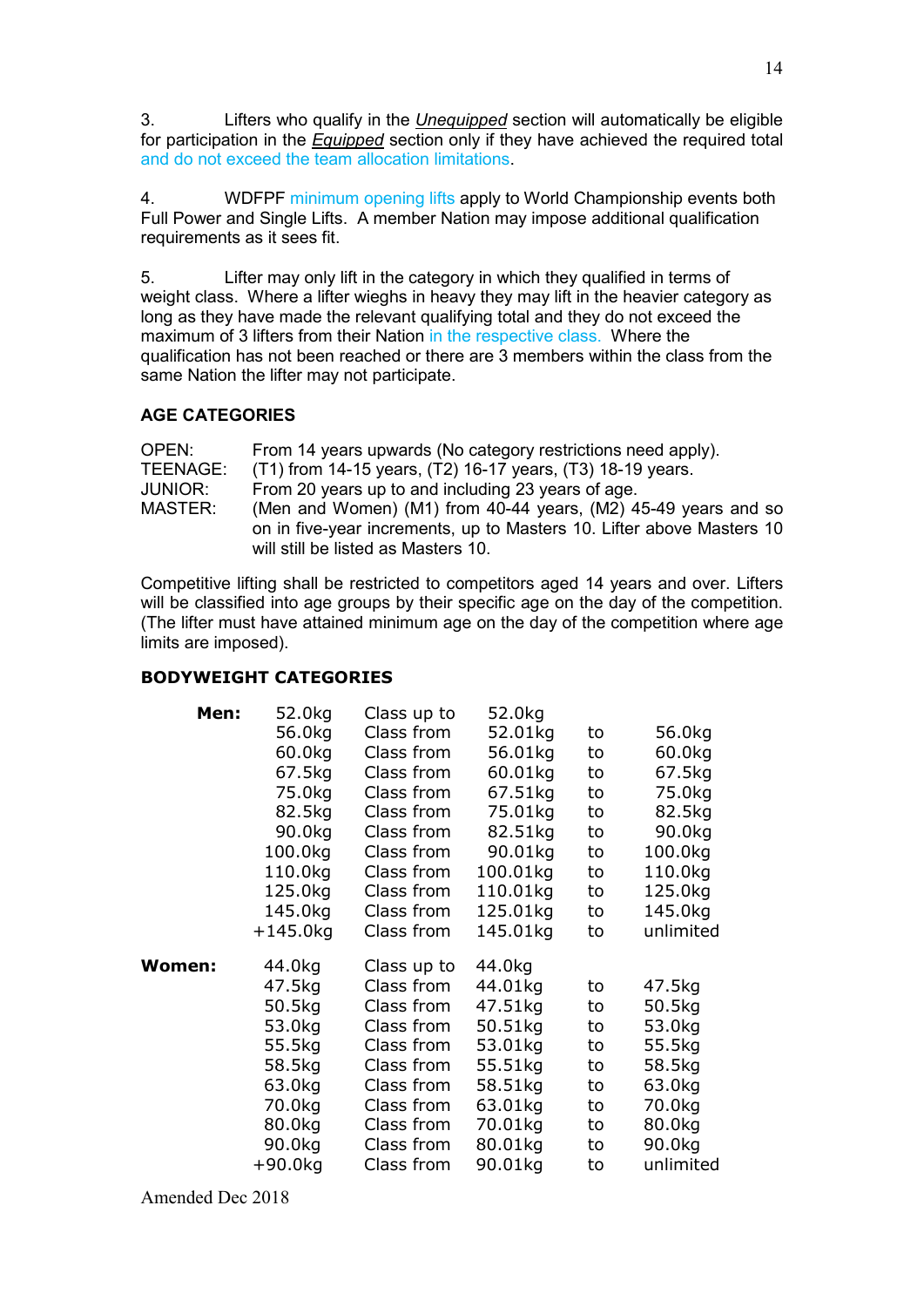# **Section 5**

# **OPENING LIFTS**

ALL WDFPF World events carry a minimum lift requirement otherwise known as the STARTING LIFT. This line is set as the minimum standard for any lifter, regardless of age, in order to provide a credable yet acheiveable level of competition suitable for World standard events that must be met on their **OPENING LIFT IN ANY DISCIPLINE WEHTER IT BE FULL POWER OR SINGLE LIFT**. In January of each year the WDFPF releases the STARTING LIFTS to all memeber nations who are reasponsible for not only its distribution but ensuring that it has the correct version and any issued updates. In all cases it is the LIFTERS reasponsibility to ensure they are aware of the minimum requirements for any World event they enter.

## **5.1**

# **World Single Lifts**

Each of the 3 disciplines, both equipped and un-equipped, have set standards listed for the minimum opening lift (The STARTING LIFT). Any individual who submits an opening lift below the standard will not be able to lift unless, they are declared injured and confimred as such by the WDFPF Technical Jury. The lifter under such circumsatnces will not be allowed any further attempts once a successful attempt at the non-qualifcation weight has been completed. In such cases the lifter will not be registered within the results as a particiapnt but as injured (Inj)

## **5.2**

## **World Full Power**

Each of the 3 disciplines, both equipped and un-equipped, have set standards listed for the minimum opening lift (The STARTING LIFT) within the Full Power event. These add up to what was previously the Qualification total $8$ . Any individual who submits an opening lift below the standard will not be able to lift unless, they are declared injured and confimred as such by the WDFPF Technical Jury. The lifter under such circumsatnces will not be allowed any further attempts, in that discipline, once a successful attempt at the non-qualifcation weight has been completed. In such cases the lifter will not be registered within the results as a particiapnt but as injured (Inj). Additionally any records set within the Full Power event will not be elidgable as the minimum requirements have not been met by the lifter in ALL of the disciplines.

## **5.3**

-

## **An Injured Lifter**

This is defined as an indivdual who, having previously met the qualification standard in a recognised championships, is unable to continue in the discipline they have declared themself injured in beyond their opening lift which has been entered below the minimum standard. In a single lift event this limits the indivdual to one successful

<sup>&</sup>lt;sup>8</sup> The qualification total has been removed. All the minimum starting lifts add up to the previous totals. This measure has been introduced as World events require a minimum lift not a minimum total to participate in Full Power events.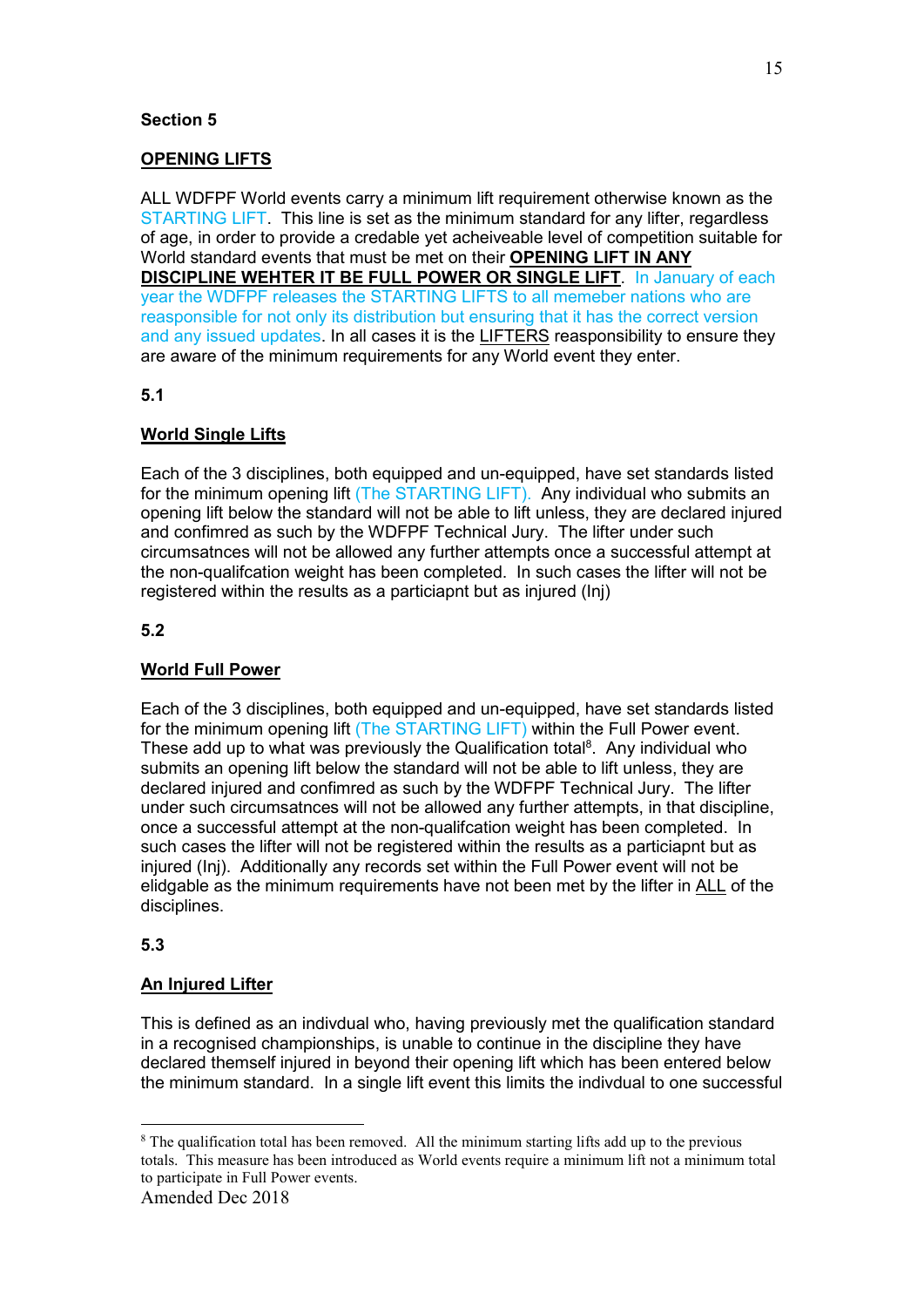lift at the submited weight. In Full Power events this means the indivdual may continue in the other disciplines as normal, but see Para 5.2 above for the implications of doing such. Where a lifter is injured but is still able to make the minimum opening lift there is no need for them to declare such to the Technical Jury or scoring table should they choose to take no further attempts in that discipline.

### **5.4**

## **A Guest Lifter**

This is defined as an individual who does not meet the minimum requirement to participate in the event and has NOT declared themself injured. They do not appear in the results as a participant, may not set records nor be awarded prizes within the event. Guest lifters will fall into 2 categories:

- 1. Those who attend a World event that having previously met the minimum STARTING LIFT criteria to lift at the championship, so by definition have qaulified for the event, but who are unable to open at the minimum lift requirement and are not declaring themsleves injured.
- 2. Those who attend the World Full Power event that having met the minimum STARTING LIFT criteria in each discipline to lift at the championship, so by definition have qaulified for the event, but who are unable to open at the minimum lift requirement in one or more discipline and are not declaring themsleves injured.
- 3. Those who attend a World event by guest invitation of the WDFPF executive, via its member affiliates, in order to execute a championships where numbers would otherwise be effected. Such lifters may only enter on the express permission of the WDFPF Executive Committee and are limited to a set requirement to be determined on application to the WDFPF Executive committee by the host Nation of the event. Guest lifters in this case may ONLY be requested via the Host affiliate in the first instance and if accepted then distributed by the WDFPF to affiliates who will meet set criteria provided by the WDFPF as required by each aplication. Guest lifter can not set records or be listed in the results. Nor may they recieve event trophies intended for participants but host Nations may choose to present recognittion as it sees fit to both guests and Injured lifters. All guest lifters must still meet all the requirements of membership.

## **TEAM POINTS AWARDING**

#### **Section 6**

In order to identify a best Nation at each World event the relevant formula will be used to indicate placing and points will be awarded to the top 10 lifters in each weight category in the following manner:

- $1<sup>st</sup>$ place will receive 12 team points;
- $2<sub>nd</sub>$ place receives 9 points;
- 3<sup>rd</sup> place receives 8 points;